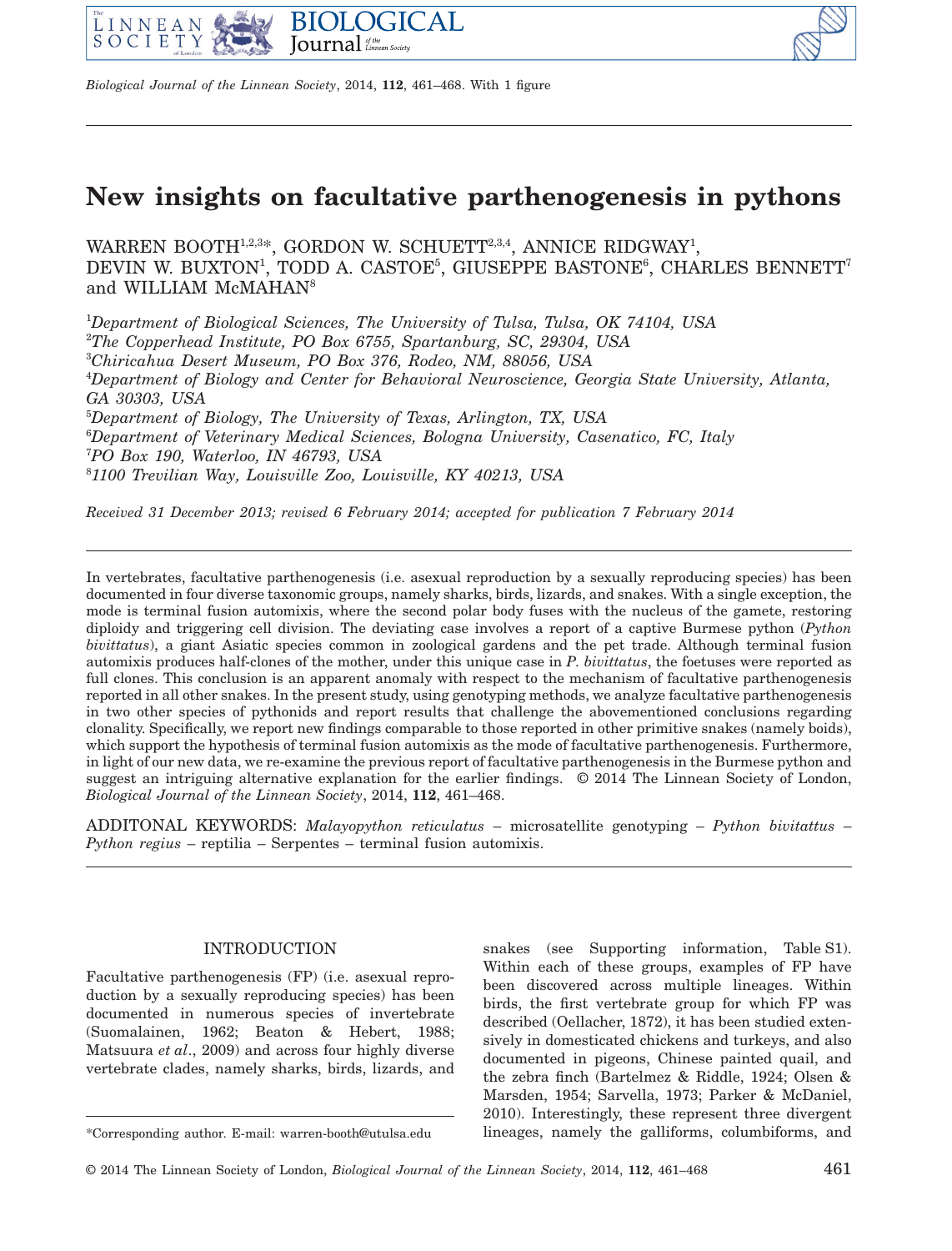passerines. Within sharks, FP has been documented in the orectolobiform (Feldheim *et al*., 2010; Robinson *et al*., 2011 and carcharhiniform (Chapman *et al*., 2007; Chapman, Firchau & Shivji, 2008) lineages. In snakes, although a single basal scolecophidian species is known to reproduce through obligate parthenogenesis, the Brahminy blind snake, *Indotyphlops braminus* (Nussbaum, 1980), FP is phylogenetically widespread, having been detected early in serpent evolution in the ancient boas (Boidae) and pythons (Pythonidae), and also in several lineages of 'advanced' snakes (Booth *et al*., 2012). In all but one instance, the parthenogenetic mode has been attributed to terminal fusion automixis, a mechanism were the second polar body, a meiotic product that typically degenerates, essentially behaves as a spermatozoon to activate and fertilize the ovum and restore diploidy (Lampert, 2008). Under this mode of parthenogenesis, progeny are essentially half clones of the mother because of the resulting genome wide homozygosity (Lampert, 2008; Booth & Schuett, 2011; Booth *et al*., 2011a, b). Consequently, if multiple offspring are produced, they will not be genetically identical to each other, or to their mother (Booth & Schuett, 2011; Booth *et al*., 2011a, b). Given that all snake species have the ZZ/ZW genetic sex determination system with female heterogamy (ZW), offspring resulting from FP will be either male (ZZ) (Booth & Schuett, 2011; Booth *et al*., 2012; Reynolds *et al*., 2012) or female (WW) (Booth *et al*., 2011a, b). In FP, the ZW (female) condition is theoretically possible under modes other than terminal fusion automixis (Lampert, 2008); however, convincing evidence of these individuals has yet to be reported.

Interestingly, the one example that deviates from this pattern of development is that of the Burmese python, *Python bivittatus* (Groot, Bruins & Breeuwer, 2003). In this case, a female *P. bivittatus*, reared in captivity at the Artis Zoo (The Netherlands), in isolation from males, produced annual clutches of eggs from 1997 to 2002, of which 25–30% appeared to contain healthy embryos. Zoo policy prohibited the incubation of these eggs to full term; thus, offspring viability was never determined. Through the use of both microsatellite and amplified fragment length polymorphism (AFLP) screening, genetic testing was performed on this female and seven of her foetuses, 24 days into incubation. Full term requires approximately 55–70 days of incubation at 88–90 °F (31.1–32.2 °C). The results revealed homozygous microsatellite profiles for the mother and all seven foetuses, and identical genotypes across AFLP loci. A half-sibling sister to the mother and an unrelated female revealed variation at the AFLP loci amplified. These embryos were surgically sexed as female, based on the presence of ovaries and the absence of testes.

Given the identical maternal-offspring genotypes and the sex of the offspring, Groot *et al*. (2003) concluded that, unlike the first two original reports of FP in snakes (Dubach, Sajewicz & Pawley, 1997; Schuett *et al*., 1997), this female had reproduced clonally, which thus excluded terminal fusion automixis as a viable mechanism for development. Although the parthenogenetic mechanism could not be ascertained definitively, Groot *et al*. (2003) conjectured it to be premeiotic doubling of chromosomes, apomixis or central fusion automixis, all of which would result in offspring sharing maternal diversity and thus be clones of their mother.

With the recent identification of additional species of snakes reproducing through FP, and specifically all through terminal fusion automixis [Booth & Schuett, 2011; Booth *et al*., 2011a, b, 2012; Kinney *et al*., 2012; Reynolds *et al*., 2012), it is apparent that the initial *P. bivittatus* case represents an anomaly. Unlike all other snake species for which FP has been documented, all species of pythons are oviparous; thus, the variation in mode could indeed be real. However, a similar comparison can be found in certain species of orectolobiform (oviviparous) and carcharhiniforms (viviparous) sharks, although both share terminal fusion automixis (Chapman *et al*., 2007, 2008; Feldheim *et al*., 2010; Robinson *et al*., 2011). Given that all other cases of FP in vertebrates appear to follow terminal fusion automixis (Lampert, 2008), the report by Groot *et al*. (2003) poses this hypothesis: do pythons utilize an alternative mode of parthenogenesis to all other vertebrate species for which FP has been reported?

In the present study, and in the absence of cases of FP in *P. bivittatus*, we addressed the above hypothesis using microsatellite DNA genotyping of the clutches of two closely-related python species (Reynolds, Niemiller & Revell, 2014), the reticulated python (*Malayopython reticulatus*) from Asia, the world's longest extant snake, with individuals attaining maximum lengths of 25 ft (7.62 m) or greater (Headland & Greene, 2011), and the royal python (*P. regius*) from Africa, which attains maximum lengths approaching 5 ft (1.52 m) (Barker & Barker, 2006). Similar to *P. bivittatus*, these two species are frequently maintained in zoological gardens but are also kept privately as pets. Furthermore, they exhibit a variety of heritable colour and pattern traits (autosomal and expressed as simple Mendelian recessive or incomplete dominance) that permit easy identification of unusual progeny and reproductive events even to the most novice in genetics (Ihle, Schuett & Hughes, 2000; Barker & Barker, 2006). Similar to other species for which FP has been documented, such as domestic fowl, captive snakes represent an invaluable research tool for investigating FP (Dubach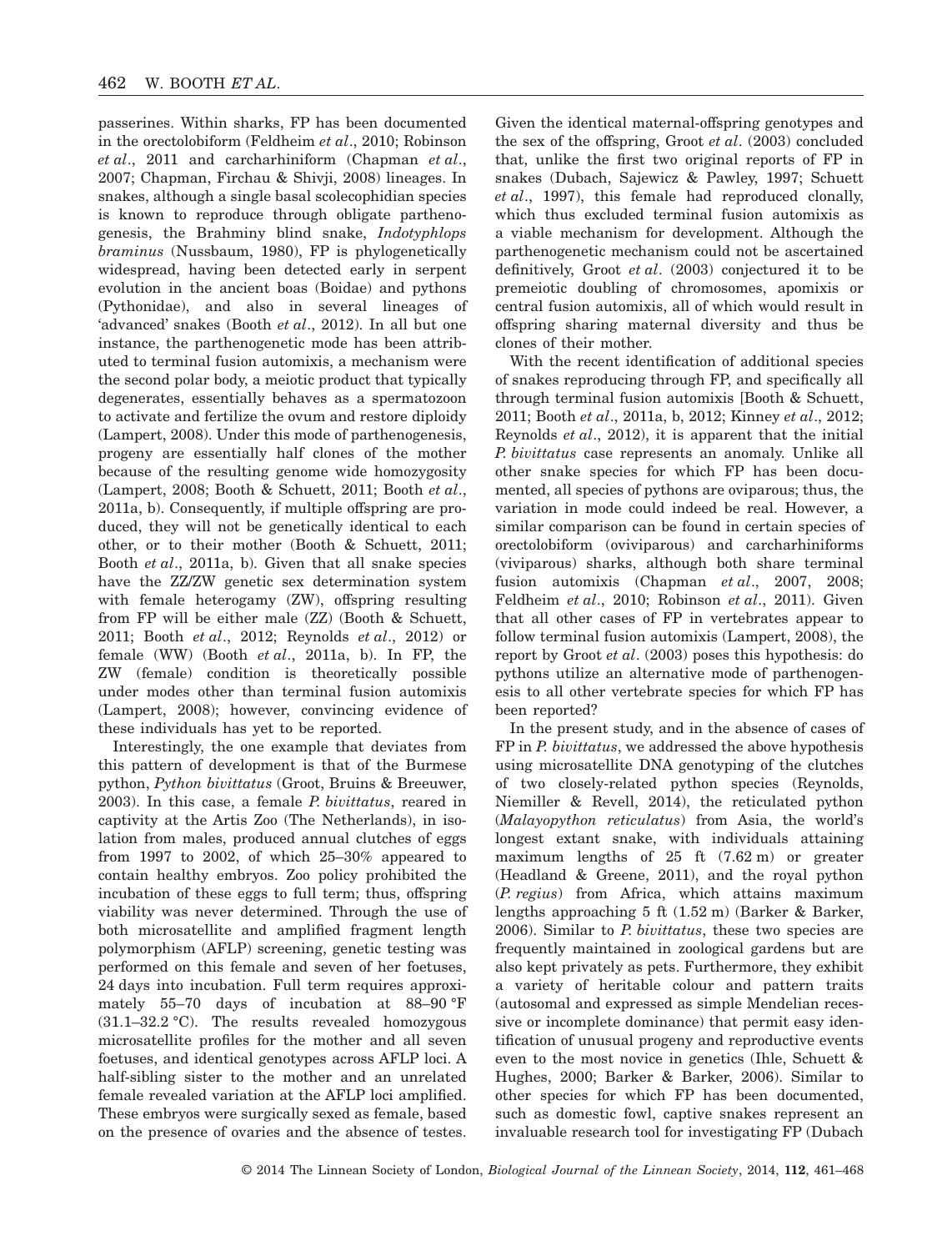*et al*., 1997; Schuett *et al*., 1997; Groot *et al*., 2003; Booth & Schuett, 2011; Booth *et al*., 2011a, b; Kinney *et al*., 2012; Reynolds *et al*., 2012). Given that FP has now been discovered in wild individuals of two species of North American pitvipers (Booth *et al*., 2012), cases of FP in zoos and private collections should not be overlooked as representing a captive syndrome but, instead, as additional instances of the diversity and distribution of FP in snakes. Given the phylogenetic diversity over which FP has been documented in snakes, resolution of apparent inconsistencies may remove noise that otherwise would cloud future efforts aimed at understanding this reproductive behaviour in vertebrates.

#### MATERIAL AND METHODS

#### SAMPLE COLLECTION

From four clutches (one *M. reticulatus* and three *P. regius*), 18 offspring, the associated female parent, and the putative male parents were known and available for molecular screening. All offspring were female and represented reproductive anomalies from those expected based on captive history and/or resulting colour pattern phenotypes (for specific details, see below).

## *MALAYOPYTHON RETICULATUS*

In the collection of the Louisville Zoological Gardens, a 6-m female 'Tiger' morph *M. reticulatus* (incomplete dominant colour and pattern mutation; Fig. 1A) was maintained in a 36-m2 enclosure with a confirmed female conspecific. On 28 June 2012, this female produced a clutch of 61 eggs despite the absence of a male for more than 2 years. Approximately half of the clutch appeared viable and were artificially incubated. Owing to resource constraints, eggs were culled periodically and embryonic development was monitored. These eggs contained a mix of healthy and malformed embryos. The clutch was further culled to six eggs from which six healthy females hatched on 10 September 2012. Of these, three were wild-type (Fig. 1B) and three were Super-Tiger (homozygous form of the Tiger phenotype; Fig. 1C). Shed skins were collected from the mother and live offspring, and whole embryos were saved from the culling processes for tissue harvesting and visualization of gonads for definitive sex determination.



**Figure 1.** Examples of python morphs: *Malayopython reticulatus –* A, tiger (incomplete dominance heterozygous); B, wild-type; C, super-tiger (incomplete dominance homozygous); *Python regius* – D, lesser platinum (incomplete dominance heterozygous); E, black pastel (incomplete dominance heterozygous); F, wild-type; G, leucistic (incomplete dominance homozygous); H, clown (homozygous recessive); I, ultramel albino (homozygous recessive).

© 2014 The Linnean Society of London, *Biological Journal of the Linnean Society*, 2014, **112**, 461–468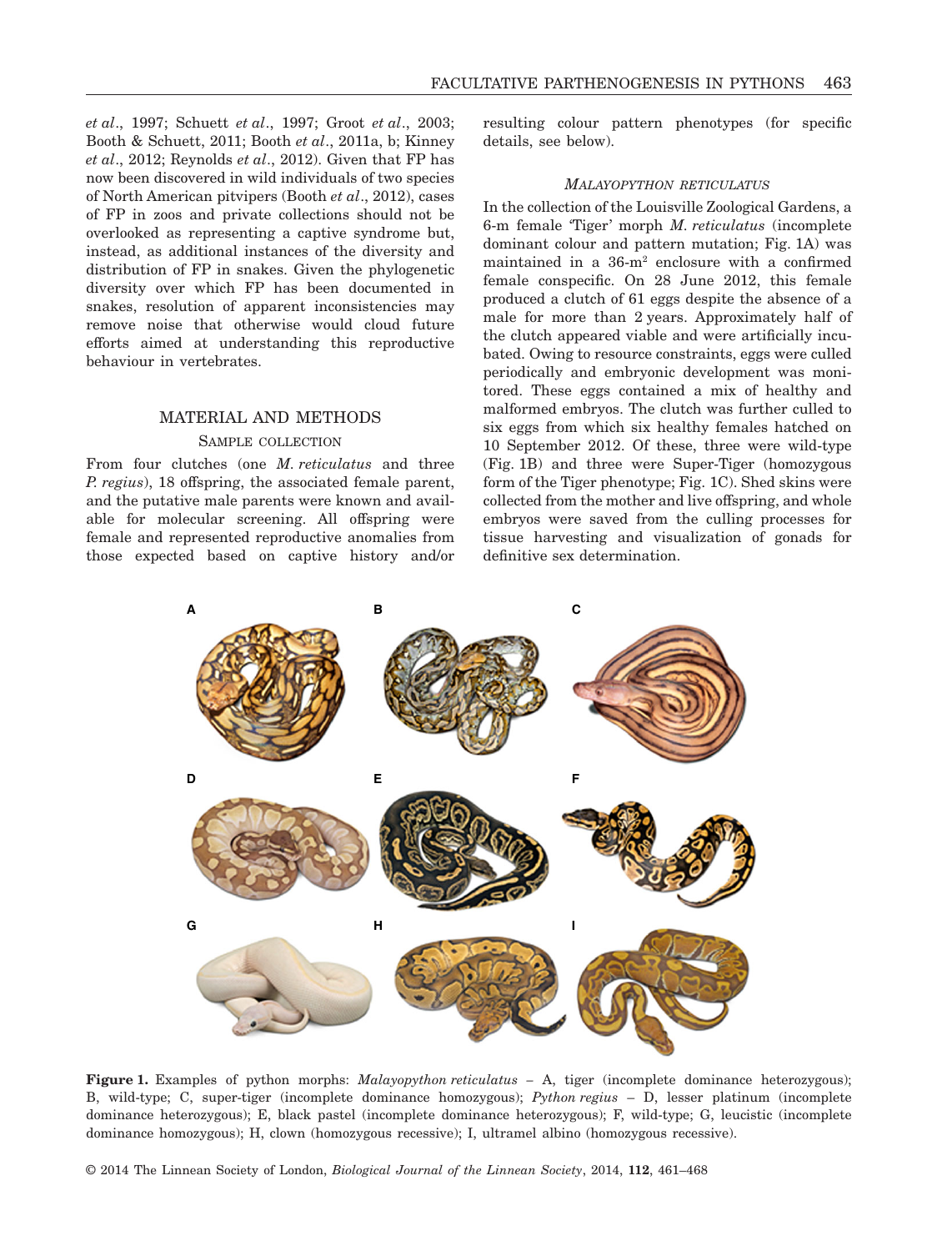#### *PYTHON REGIUS*

Samples were collected from three unrelated clutches produced in three private collections. The first clutch consisted of three eggs laid by a female 'Lesser Platinum' (incomplete dominance; Fig. 1D), after she was observed copulating with a male 'Black Pastel' (incomplete dominance; Fig. 1E). From this clutch of three eggs, all hatched females: two wild-type (Fig. 1F) and one leucistic (homozygous form of Lesser Platinum, Fig. 1G). The second clutch consisted of six eggs laid by a female 'Clown' (homozygous recessive; Fig. 1H), after copulation with an 'Ultramel Albino' male (homozygous recessive; Fig. 1I). From this clutch of six eggs, all hatched females of the clown phenotype. The third clutch consisted of four eggs laid by a wild-type female, which was housed in strict isolation from other snakes for more than 20 years. Of these, two eggs appeared viable and were artificially incubated, and two hatched females of wild-type. In clutches one and two, the phenotypes of the offspring did not correspond to the expected phenotypes (based on parental phenotypes) and thus this indicated the potential for genetic anomalies. In clutch three, the prolonged isolation from a male of the same species indicated a reproductive anomaly (e.g. long-term sperm storage or parthenogenesis).

## MICROSATELLITE LOCUS IDENTIFICATION AND PRIMER DESIGN

We used the PALFINDER (Castoe *et al*., 2012; based on PRIMERDESIGNER, Castoe *et al*., 2010) to identify microsatellite-containing reads from previously published data from *P. bivittatus* (Castoe *et al*., 2010, NCBI SRA accession number: SRA029568.1). PALFINDER essentially identifies microsatellite reads present in raw next-generation datasets, and identifies and designs primer sequences flanking these microsatellite repeats, as well as the characteristics of the microsatellite repeat and the flanking primer sequences. These data analyzed for microsatellites represent approximately 60 Mbp of raw reads from a shotgun genomic library sequenced using a Roche 454, with a mean individual length of approximately 260 bp.

Parameter settings for PALFINDER were set to defaults. These choices resulted in the targeting of 3mer and 4mer tandem repeats because they are more accurately scored compared to 2mer repeats, which resulted in the identification of loci with a relatively large (> 6 repeated units) number of repeats because these are more likely to be variable. We further filtered the output of PALFNINDER to include only loci in which both primers per locus were found to occur a single time in the remaining shotgun dataset (and thus are unlikely to fall within repeat elements). This resulted in a total of 147 candidate 3mer and 183 candidate 4mer loci with associated flanking primers. From this set, 20 were chosen for use in screening. Eight were found to yield consistent unambiguous products across both species tested (for primer sequences and expected product size, see Table 1).

#### DNA EXTRACTION, MICROSATELLITE GENOTYPING, AND DETERMINATION OF PARTHENOGENESIS

Total genomic DNA was extracted from shed skins (living specimens) or muscle tissue (deceased embryos)

**Table 1.** Characteristics of eight microsatellite DNA loci developed for *Python bivittatus*

| Locus                 | Repeat motif         | Sequence                        | Fragment size (bp) |
|-----------------------|----------------------|---------------------------------|--------------------|
| Pmo-1335              | ATC <sup>(15)</sup>  | F: GATGACCAGCAACAAGGTGG         | 178-199            |
|                       |                      | R: CTCTTCTTCCAATGTGGCCC         |                    |
| Pmo-2346              | ATT <sup>(18)</sup>  | F: CAGTCCTTCAAACAGTGGGC         | 131-155            |
|                       |                      | R: TCGTTGTGGGAAAATAGGAGG        |                    |
| P <sub>mo</sub> -1654 | ATT <sup>(19)</sup>  | F: TCTTTCAAGGGTGAGGTGTAAGC      | 281-302            |
|                       |                      | R: CATTGGGTTACAACATATTCATGC     |                    |
| Pmo 0554              | AATG <sup>(15)</sup> | F: GGGGAGGCCACAAACTAAGG         | 168–222            |
|                       |                      | R: TCATCATCACACTGTACCAGATGC     |                    |
| Pmo 0426              | ATCT <sup>(16)</sup> | F: CCAAGTCCCTATTATATTTTATTCCTGC | 170-180            |
|                       |                      | R: GTCCATAGTTCAAGGCCAGG         |                    |
| Pmo 0810              | ATCT <sup>(16)</sup> | F: TGAGGTTCAAAGGATGAAATACACC    | $152 - 156$        |
|                       |                      | R: ACAATTCATGGCCTTGGTCC         |                    |
| Pmo 0337              | ATCT <sup>(17)</sup> | F: GAATGACTCTCCCAGAAATCAGC      | $110 - 138$        |
|                       |                      | R: GCTTATAGAAGTCAAGGGAAGGG      |                    |
| Pmo 1068              | ATCT <sup>(19)</sup> | F: CAAACTTGGTAAAACACACACGC      | 145–161            |
|                       |                      | R: CGCTACCGCTGTCTTCTGG          |                    |
|                       |                      |                                 |                    |

© 2014 The Linnean Society of London, *Biological Journal of the Linnean Society*, 2014, **112**, 461–468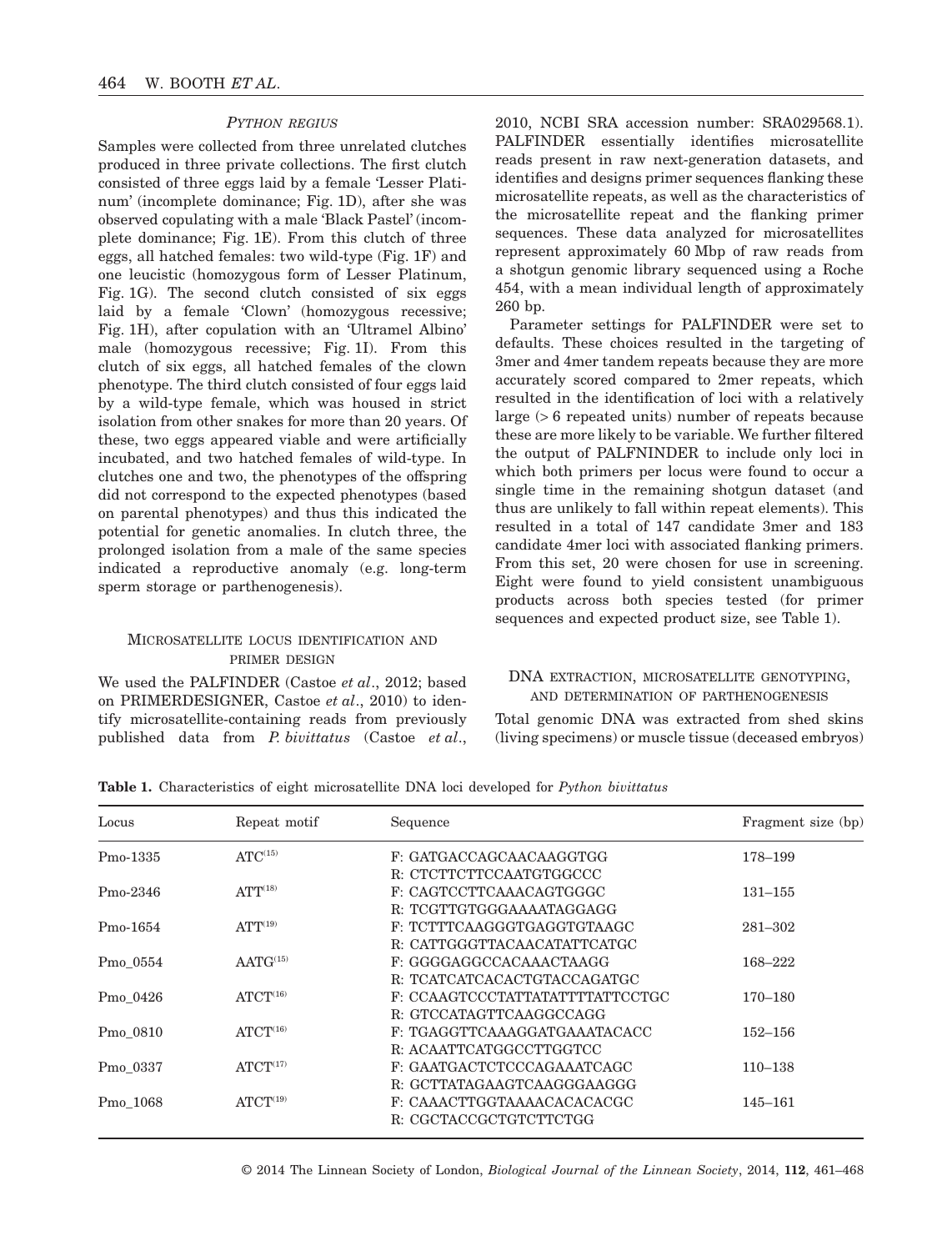using the PUREGENE DNA isolation procedure (Gentra systems Inc.). Samples were screened at eight microsatellite loci described above. Polymerase chain reactions (PCR) were carried out in 12-μL total volumes, each containing  $1 \times PCR$  buffer,  $1.75$  mM  $MgCl<sub>2</sub>$ , 100 mM dNTPs, approximately 20 ng of DNA template, 1 pmol of primer, 0.5 U of Apex *Taq* DNA polymerase (Genesee Scientific), and PCR-grade H2O to 12 μL. The forward primer of each pair was endlabelled with a M13F-29 IRDye tag (LI-COR Biosciences). PCR cycling conditions comprised an initial denaturation stage of 3 min at 95 °C, followed by 28 cycles consisting of 30 s denaturation at 95 °C, 30 s at an optimal annealing temperature of 59 °C, and 30 s of extension at 72 °C. After PCR, 4 μL of stop solution (95% formamide, 20 mM ethylenediaminetetraacetic acid, bromophenol blue) was added to each 12-μL reaction. Reactions were subsequently denatured at 90 °C for 4 min and approximately 1 μL was loaded onto 25-cm 6% 1 × TBE polyacrylamide gels, mounted on a Li-Cor 4300 automated DNA sequencer (Li-Cor Biosciences). Loci were sized using a 50–350 bp standard (Li-Cor Biosciences). Gels were run at a constant power of 40 W at 50 °C for 2 h. The results were analyzed using SAGA-GT (LiCor Biosciences).

Assuming the alternative explanation (i.e. clutches resulted from the long-term storage of sperm from previous mating events), the probability of each clutch being produced sexually was calculated: the number of maternally homozygous and heterozygous loci were identified and identical paternal genotypes were assumed at each. As such, per offspring, a probability of 0.5 was assumed per locus if maternally homozygous and offspring mirrored the maternal genotype; and a probability of 0.25 per locus, per offspring, was assumed if the offspring was homozygous for one of the heterozygous mother's alleles. The resulting combined probability of obtaining the observed genotype per individual was then used to determine the probability of the entire clutch appearing to have resulted from sexual reproduction [i.e. (overall *P* per  $indivial$ ual)<sup>number of individuals in the clutch</sub></sup>

#### RESULTS AND DISCUSSION

Homozygosity was observed in all offspring of both python species at all loci, including those for which the respective mother was heterozygous (Table 2). The probability of the offspring from each clutch resulting from long-term sperm storage (LTSS), a

**Table 2.** Genotypes of the mother, potential sires, and female offspring of *Malayopython reticulatus* and *Python regius* at eight microsatellite loci

| <b>Species</b> | Individual | Pmo-<br>1335 | Pmo-<br>2346 | Pmo-<br>1654 | Pmo-<br>0554 | Pmo-<br>0426 | Pmo-<br>0810 | Pmo-<br>0337 | Pmo-<br>1068 |
|----------------|------------|--------------|--------------|--------------|--------------|--------------|--------------|--------------|--------------|
| Malayopython   | Female     | 199/199      | 155/155      | 299/302      | 168/168      | 172/180      | 152/156      | 122/138      | 145/149      |
| reticulatus    | $O/S-1$    | 199/199      | 155/155      | 299/299      | 168/168      | 180/180      | 152/152      | 122/122      | 149/149      |
|                | $O/S-2$    | 199/199      | 155/155      | 302/302      | 168/168      | 180/180      | 152/152      | 122/122      | 145/145      |
|                | $O/S-3$    | 199/199      | 155/155      | 302/302      | 168/168      | 172/172      | 152/152      | 122/122      | 145/145      |
|                | $O/S-4$    | 199/199      | 155/155      | 302/302      | 168/168      | 172/172      | 156/156      | 138/138      | 145/145      |
|                | $O/S-5$    | 199/199      | 155/155      | 299/299      | 168/168      | 172/172      | 156/156      | 138/138      | 145/145      |
|                | $O/S-6$    | 199/199      | 155/155      | 299/299      | 168/168      | 180/180      | 156/156      | 138/138      | 145/145      |
|                | $O/S-7$    | 199/199      | 155/155      | 299/299      | 168/168      | 172/172      | 152/152      | 122/122      | 145/145      |
| Python regius  | Female-1   | 178/199      | 131/134      | 281/290      | 214/218      | 174/178      | 152/156      | 110/110      | 157/161      |
|                | Male-1     | 178/178      | 131/134      | 281/290      | 202/222      | 170/170      | 152/160      | 110/110      | 153/169      |
|                | $O/S-1.1$  | 199/199      | 134/134      | 281/281      | 214/214      | 174/174      | 156/156      | 110/110      | 157/157      |
|                | $O/S-1.2$  | 199/199      | 134/134      | 290/290      | 214/214      | 178/178      | 156/156      | 110/110      | 161/161      |
|                | $O/S-1.3$  | 178/178      | 134/134      | 281/281      | 218/218      | 174/174      | 152/152      | 110/110      | 161/161      |
| Python regius  | Female-2   | 178/178      | 131/131      | 287/302      | 218/222      | 170/170      | 152/152      | 110/110      | 153/157      |
|                | Male-2     | 178/178      | 131/131      | 290/290      | 206/218      | 174/174      | 156/156      | 110/110      | 153/165      |
|                | $O/S-2.1$  | 178/178      | 131/131      | 302/302      | 218/218      | 170/170      | 152/152      | 110/110      | 153/153      |
|                | $O/S-2.2$  | 178/178      | 131/131      | 302/302      | 222/222      | 170/170      | 152/152      | 110/110      | 153/153      |
|                | $O/S-2.3$  | 178/178      | 131/131      | 302/302      | 222/222      | 170/170      | 152/152      | 110/110      | 153/153      |
|                | $O/S-2.4$  | 178/178      | 131/131      | 302/302      | 222/222      | 170/170      | 152/152      | 110/110      | 157/157      |
|                | $O/S-2.5$  | 178/178      | 131/131      | 302/302      | 222/222      | 170/170      | 152/152      | 110/110      | 157/157      |
|                | $O/S-2.6$  | 178/178      | 131/131      | 302/302      | 218/218      | 170/170      | 152/152      | 110/110      | 157/157      |
| Python regius  | Female-3   | 178/193      | 131/134      | 284/284      | 198/210      | 170/174      | 152/156      | 110/110      | 153/157      |
|                | $O/S-3.1$  | 178/178      | 131/131      | 284/284      | 210/210      | 174/174      | 156/156      | 110/110      | 153/153      |
|                | $O/S-3.2$  | 193/193      | 134/134      | 284/284      | 210/210      | 170/170      | 152/152      | 110/110      | 157/157      |

<sup>© 2014</sup> The Linnean Society of London, *Biological Journal of the Linnean Society*, 2014, **112**, 461–468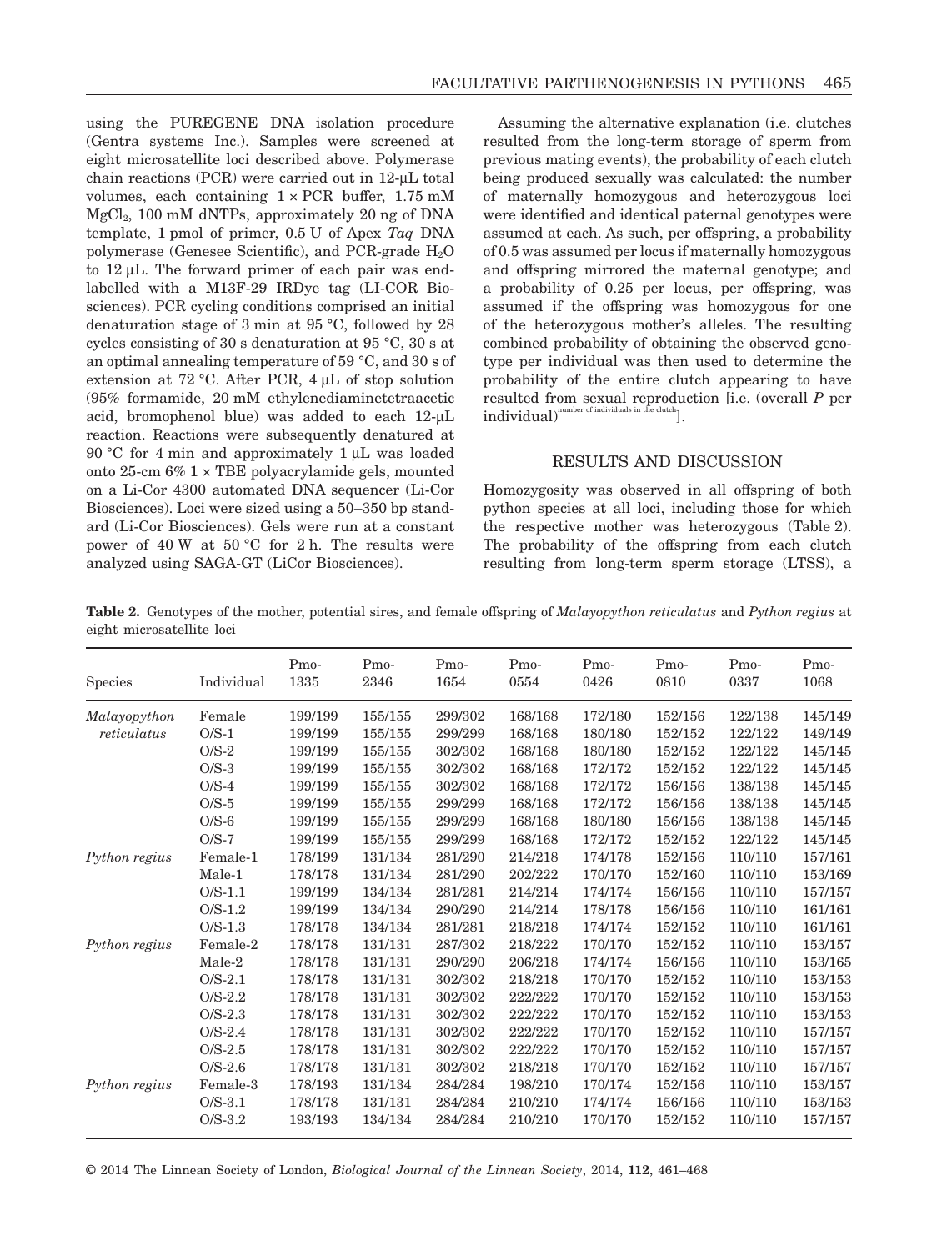| <b>Species</b>            | Number of<br>offspring | Number of<br>maternally<br>homozygous<br>loci | Number of<br>maternally<br>heterozygous<br>loci | Probability of<br>long-term sperm<br>storage (per<br>individual) | Probability<br>of long-term<br>sperm storage<br>(per clutch) |
|---------------------------|------------------------|-----------------------------------------------|-------------------------------------------------|------------------------------------------------------------------|--------------------------------------------------------------|
| Malayopython reticulatus  |                        | 3                                             | 5                                               | 0.0001                                                           | $1.00 \times 10^{-28}$                                       |
| $Python$ regius - clutch1 | 3                      |                                               |                                                 | 0.00003                                                          | $2.7 \times 10^{-14}$                                        |
| $Python$ regius - clutch2 | 6                      | 5                                             | 3                                               | 0.0005                                                           | $1.56 \times 10^{-20}$                                       |
| $Python$ regius - clutch3 | $\overline{2}$         | $^{2}$                                        | 6                                               | 0.00006                                                          | $3.6 \times 10^{-9}$                                         |

**Table 3.** Clutch details for two species of python, *Malayopython reticulatus* and *Python regius*, and the probability of sexual reproduction explaining each individual and clutch combined

reproductive mode recently documented via genotypic analysis in the eastern diamond-backed rattlesnake, *Crotalus adamanteus* (Booth & Schuett, 2011), ranged from  $3.6 \times 10^{-9}$  to  $1 \times 10^{-28}$  (Table 3). Thus, with such infinitesimally small probabilities of LTSS, in concert with genomic incompatibilities of the respective traits in producing the present offspring and their captive histories, we propose that all offspring in each of the clutches resulted from FP. Given the observed homozygosity, we conclude that, as in other vertebrates for which FP has been reported (see Supporting information, Table S1), and specifically for all other snake species, excluding the previous report in *P. bivittatus* (Groot *et al*., 2003), the mode of FP is terminal fusion automixis.

We contend that the study of Groot *et al*. (2003) deserved specific investigation with respect to interpretation. It was discovered that a second instance of FP in *P. bivittatus* was presented to T. V. M. Groot (University of Amsterdam) in 2003, subsequent to the publication of their initial findings. In this second case, a female *P. bivittatus*, held in isolation in a private collection, deposited 25 eggs of which three offspring (females) successfully hatched. Genetic screening, in accordance with the method of Groot *et al*. (2003), revealed that the offspring appeared to lack paternal DNA but, in contrast to the previous case, the offspring did not exhibit identical genotypes to the mother and, instead, only a subset of the maternal genotype (T. V. M. Groot, University of Amsterdam; W. Spencer, Artis Zoo, Amsterdam. pers. comm.). The possession of only a subset of maternal DNA follows the characteristics expected under terminal fusion automixis (Lampert, 2008), which thus challenges the previously reported findings of Groot *et al*. (2003).

We were informed that the results of this second case of FP in *P. bivittatus* remain unpublished; however, they pose a tantalizing question regarding the apparent anomalies in the initial case. Based on data generated in the present study, and excluding scientific error on the behalf of Groot *et al*. (2003), we propose that the foetuses produced by the female described by Groot *et al*. (2003) resulted from secondary FP (i.e. parthenogenetic reproduction by a parthenogen). If this is indeed the case, this would represent the first documentation of such reproductive competence of FP in vertebrates. Our reasoning for this includes the clonal similarity of all offspring to the mother, a condition that would result after terminal fusion automictic reproduction by an individual with genome wide homozygosity, and their confirmed sex as being female. Additionally, unlike all other instances of FP in snakes, the offspring themselves appear genetically identical to each other. This would be possible through secondary FP given that the mother herself would be homozygous across the majority of her genome; thus, during gametogenesis, regardless of which chromosome is passed to each egg, all progeny would be identical. An alternative, albeit less plausible explanation may be that the female Burmese python is herself highly inbred and reproduced sexually with a highly related individual prior to entry into the zoological collection, and thus we see the combined results of extreme inbreeding and long-term sperm storage. However, given that a half-sibling to the mother revealed genetic diversity, as did an unrelated individual, at both microsatellite and AFLP loci, we consider that the likelihood of genome wide homozygosity of the mother and of a potential father is slim.

Although reproductive competency in reptiles produced by FP has yet to be conclusively confirmed, the appearance of viable spermatozoa has been previously observed in two colubroid (natricine) snakes: *Thamnophis marcianus* (Reynolds *et al*., 2012) and *Nerodia sipedon* (W. Booth, G. W. Schuett, pers. observ.). Interestingly, it has been observed in several colubroid snakes (stillborns) that genital morphology may be deformed (Schuett *et al*., 1997); thus, reproductive competence in colubroid parthenogens remains in question. Survival to adulthood and the onset of sexual activity (i.e. courting) has been observed in an adult female *Boa imperator* that was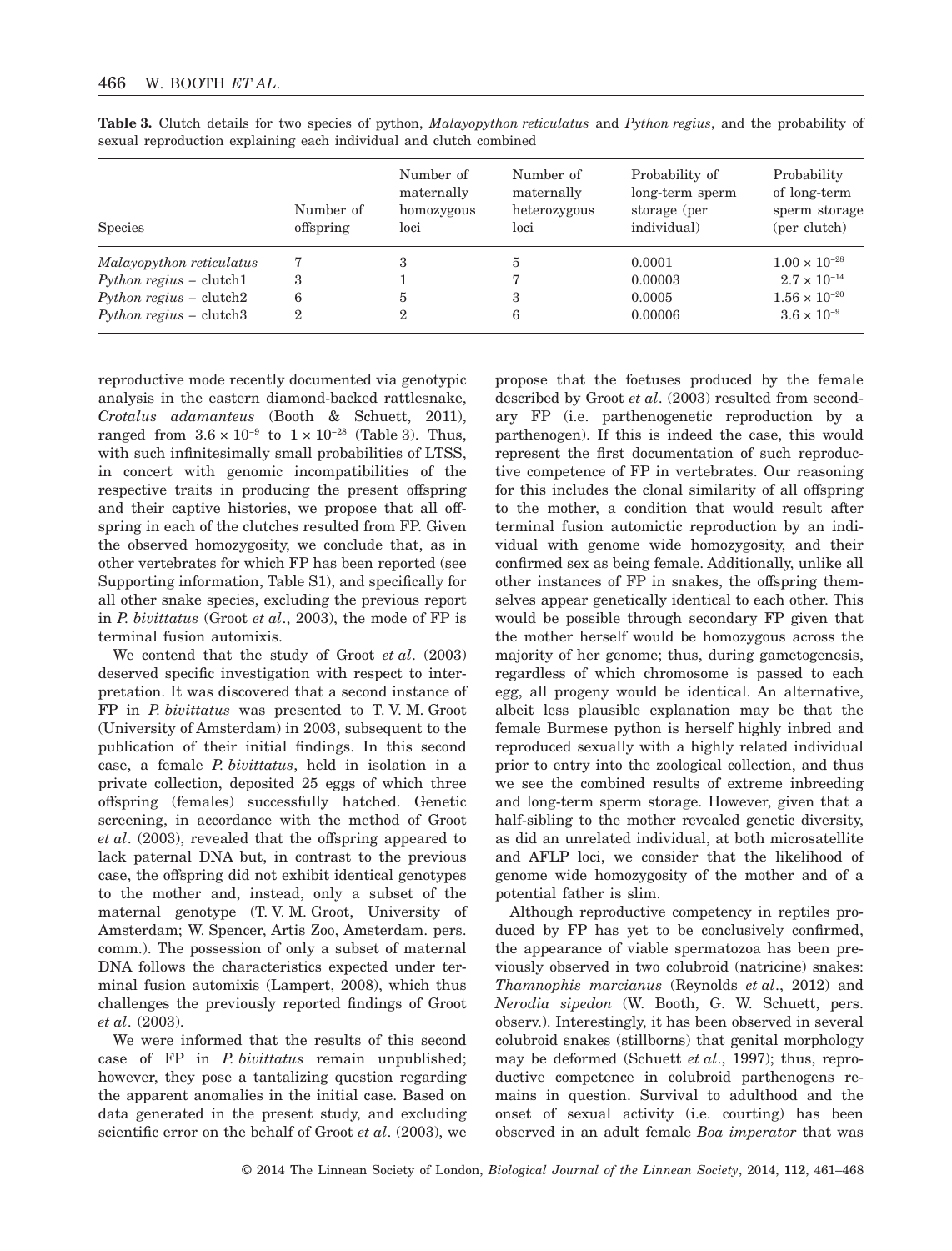produced via facultative parthenogenesis (W. Booth, pers. observ.). The potential for reproductive competency in a parthenogenetically produced *P. bivittatus* therefore represents a further difference in FP between 'primitive' (basal alethinophidian) and 'advanced' (caenophidian) snake lineages.

#### **CONCLUSIONS**

In the present study, our results of FP in two species of pythons support the general hypothesis that the mode of FP is the same as documented in other alethinophidian snakes, such as *B. imperator* and *Epicrates* spp. (Booth *et al*., 2011a, b; Kinney *et al*., 2012). Consequently, although we cannot reject outright the possibility that the Burmese python did in fact produce clonal offspring, given the more substantial evidence reported in the present study for two closely-related python species covering a total of four clutches, the additional case described by T. V. M. Groot that remains unpublished, and the alternative explanation offered, we recommend that the case presented by Groot *et al*. (2003) be viewed cautiously when considering parthenogenetic modes in vertebrates and, instead, the results of the present study be considered as an alternative, more plausible viewpoint. Given the apparent widespread occurrence of FP across the phylogeny of snakes (see Supporting information, Table S1), the growing number of cases of FP recently reported along with their associated characteristics permits an initial investigation of the emerging phylogenetic patterns of FP in snakes. With its occurrence documented in wild individuals and the conservation of parthenogenetic mode observed across all snake species demonstrating facultative parthenogenesis, and indeed all vertebrates exhibiting FP, the growing number of reports in snakes warrants the establishment of a focused research programme, specifically investigating the proximate and genetic mechanisms driving the 'sexual–asexual switch'. Undoubtedly, additional cases of FP will be reported in the coming years given the ease of molecular screening for confirmation; thus, concerted efforts should now be focused on a deeper understanding of this alternative reproductive strategy in evolutionary theory.

## ACKNOWLEDGEMENTS

This research was supported by a Faculty Summer Research Fellowship awarded to WB by The University of Tulsa, OK. We thank Felicity Holdem for providing shed skins for *P. regius*, as well as Chris Florence and Will Bird, Louisville Zoo, who assisted with the incubation and care of the *M. reticulatus* offspring. We thank David G. Barker for providing photographs. We also thank two anonymous reviewers for their comments and suggestions.

### REFERENCES

- **Barker TM, Barker DG. 2006.** *Ball pythons: their history, natural history, care and breeding*. Boerne, TX: VPI Library.
- **Bartelmez GW, Riddle O. 1924.** On parthenogenetic cleavage and on the role of water absorption on the ovum in the formation of the subgerminal cavity in the pigeon's egg. *American Journal of Anatomy* **33:** 57–66.
- **Beaton MJ, Hebert PDN. 1988.** Geographical parthenogenesis and polyploidy in *Daphnia pulex*. *American Naturalist* **132:** 837–845.
- **Booth W, Johnson DH, Moore S, Schal C, Vargo EL. 2011a.** Evidence for viable, non-clonal but fatherless boa constrictors. *Biology Letters* **7:** 257–260.
- **Booth W, Million L, Reynolds RG, Burghardt GM, Vargo EL, Schal C, Tzika AC, Schuett GW. 2011b.** Consecutive virgin births in the New World boid snake, the Colombian rainbow boa, *Epicrates maurus*. *Journal of Heredity* **102:** 759–763.
- **Booth W, Schuett GW. 2011.** Molecular genetic evidence for alternative reproductive strategies in North American pitvipers (Serpentes, Viperidae): long-term sperm storage and facultative parthenogenesis. *Biological Journal of the Linnean Society* **104:** 934–942.
- **Booth W, Smith CF, Eskridge PH, Hoss SK, Mendelson III JR, Schuett GW. 2012.** Facultative parthenogenesis discovered in wild vertebrates. *Biology Letters* **8:** 983–985.
- **Castoe TA, Poole AW, Gu W, de Koning APJ, Daza JM, Smith EN, Pollock DD. 2010.** Rapid identification of thousands of microsatellite loci for the copperhead snake (*Agkistrodon contortrix*) from modest amounts of 454 shotgun genome sequence. *Molecular Ecology Resources* **10:** 341–347.
- **Castoe TA, Poole AW, de Koning APJ, Jones KL, Tomback DF, Oyler-McCance SJ, Fike J, Lance SL, Streicher JW, Smith EN, Pollock DD. 2012.** Rapid microsatellite identification from Illumina paired-end genomic sequencing in two birds and a snake. *PLoS ONE* **7:** e30953.
- **Chapman DD, Firchau B, Shivji MS. 2008.** Parthenogenesis in a large-bodied requiem shark, the blacktip *Carcharhinus limbatus*. *Journal of Fish Biology* **73:** 1473–1477.
- **Chapman DD, Shivji MS, Louis E, Sommer J, Fletcher H, Prödohl PA. 2007.** Virgin birth in a hammerhead shark. *Biology Letters* **3:** 425–427.
- **Dubach J, Sajewicz A, Pawley R. 1997.** Parthenogenesis in the Arafuran filesnake (*Acrochordus arafurae*). *Herpetological Natural History* **5:** 11–18.
- **Feldheim KA, Chapman DD, Sweet D, Fitzpatrick S, Prodöhl PA, Shivji MS, Snowden B. 2010.** Shark virgin birth produces multiple viable offspring. *Journal of Heredity* **101:** 374–377.
- **Groot TVM, Bruins E, Breeuwer JAJ. 2003.** Molecular genetic evidence for parthenogenesis in the Burmese python, *Python molurus bivittatus*. *Heredity* **90:** 130–135.